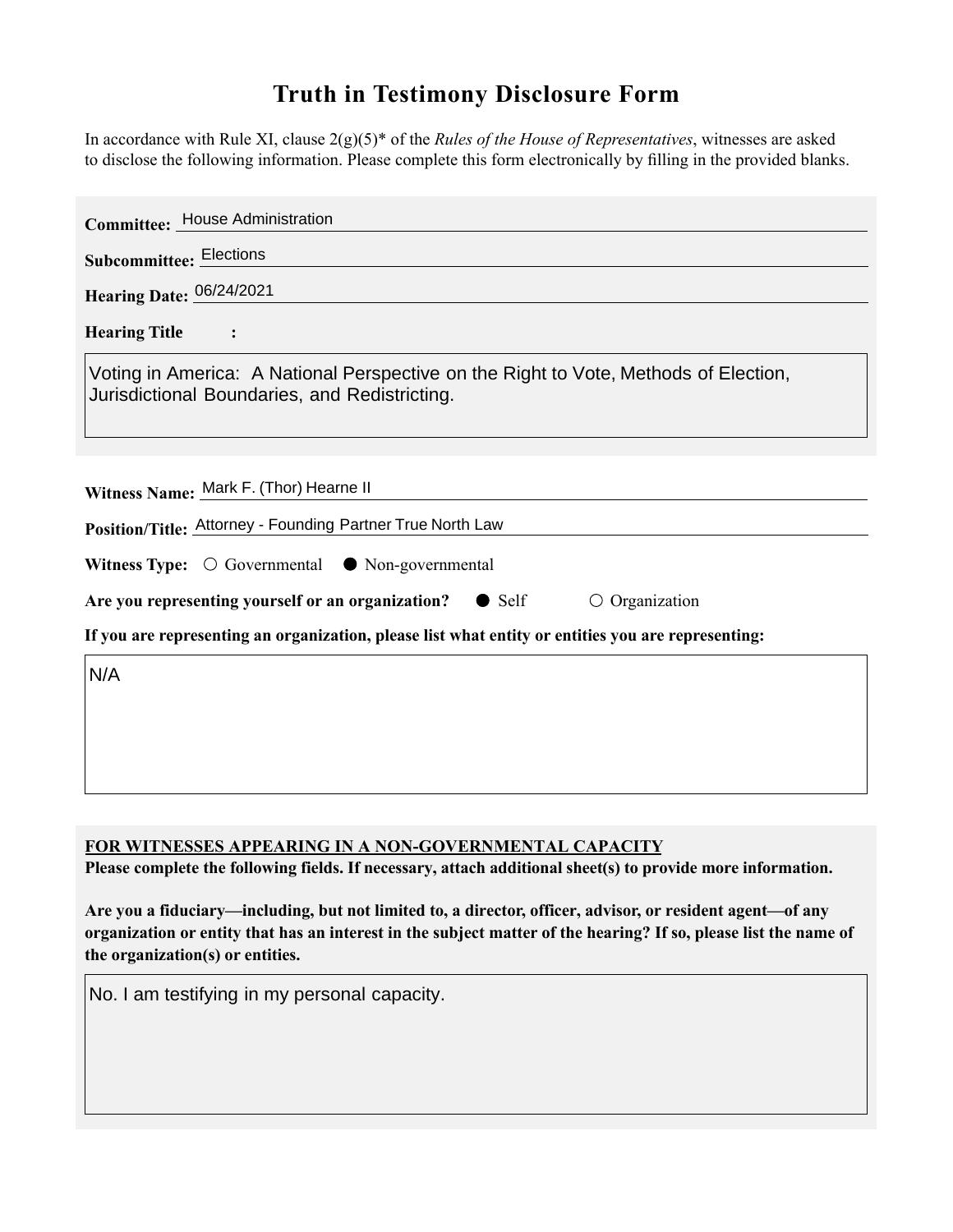**Please list any federal grants or contracts (including subgrants or subcontracts) related to the hearing's subject matter that you, the organization(s) you represent, or entities for which you serve as a fiduciary have received in the past thirty-six months from the date of the hearing. Include the source and amount of each grant or contract.** 

None

**Please list any contracts, grants, or payments originating with a foreign government and related to the hearing's subject that you, the organization(s) you represent, or entities for which you serve as a fiduciary have received in the past thirty-six months from the date of the hearing. Include the amount and country of origin of each contract or payment.** 

None

## **Please complete the following fields. If necessary, attach additional sheet(s) to provide more information.**

 $\exists$  I have attached a written statement of proposed testimony.

 $\subseteq$  I have attached my curriculum vitae or biography.

**\***Rule XI, clause 2(g)(5), of the U.S. House of Representatives provides:

(5)(A) Each committee shall, to the greatest extent practicable, require witnesses who appear before it to submit in advance written statements of proposed testimony and to limit their initial presentations to the committee to brief summaries thereof.

(B) In the case of a witness appearing in a non-governmental capacity, a written statement of proposed testimony shall include— (i) a curriculum vitae; (ii) a disclosure of any Federal grants or contracts, or contracts, grants, or payments originating with a foreign government, received during the past 36 months by the witness or by an entity represented by the witness and related to the subject matter of the hearing; and (iii) a disclosure of whether the witness is a fiduciary (including, but not limited to, a director, officer, advisor, or resident agent) of any organization or entity that has an interest in the subject matter of the hearing.

(C) The disclosure referred to in subdivision (B)(iii) shall include— (i) the amount and source of each Federal grant (or subgrant thereof) or contract (or subcontract thereof) related to the subject matter of the hearing; and (ii) the amount and country of origin of any payment or contract related to the subject matter of the hearing originating with a foreign government.

(D) Such statements, with appropriate redactions to protect the privacy or security of the witness, shall be made publicly available in electronic form 24 hours before the witness appears to the extent practicable, but not later than one day after the witness appears.

House Administration